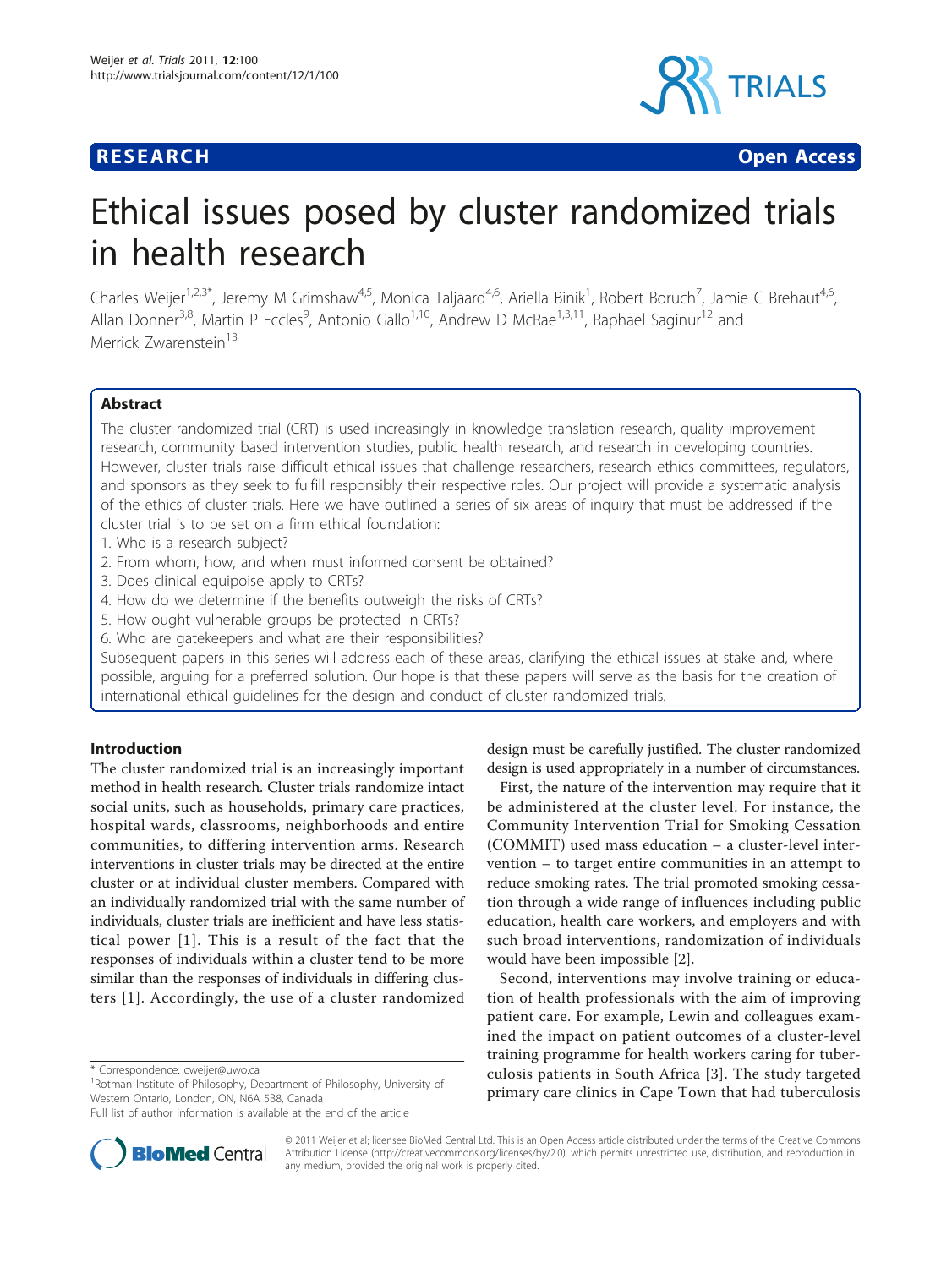treatment completion rates of less than 70%. In the intervention arm of the trial, nurse clinicians underwent an 18 hour in-service training program that focused on patient centered care and quality improvement. Study outcomes compared patient treatment completion and patient cure rates before and after the study intervention. Here again, an intervention targeting a provider who treats many patients often makes patient-specific randomization unfeasible or impossible.

Third, the investigators may desire to reduce the effect of treatment contamination. For instance, Kennedy and colleagues studied the effect of patient-centered educational materials – an individual-level intervention – on patient knowledge, anxiety, and quality of life [[4\]](#page-9-0). Patients in the study were on long term follow-up for ulcerative colitis. As patients attending the same hospital clinic frequently interact with one another, the study randomized clusters of patients attending the same clinic to receive the educational materials or no intervention to avoid treatment contamination.

Fourth, investigators may wish to study both individual and group effects of an intervention. For example, vaccine researchers have employed cluster randomized trials to quantify both the direct and indirect effects of vaccination [\[5\]](#page-9-0). A vaccine administered to individuals within a community may directly protect an individual from infection by inducing protective antibodies or indirectly by virtue of the fact the person is surrounded by people who have developed protective antibodies to the disease (so-called "herd immunity"). A cluster randomized trial allows researchers to measure the protective effect of the vaccine both among those who are vaccinated and develop antibodies and in the community at large.

The literature exploring the design, analysis, and reporting of cluster randomized trials is expanding rapidly [[6,7\]](#page-9-0). But cluster trials raise difficult ethical issues that have not been addressed adequately. A Canadian Institutes of Health Research funded project seeks to study ethical issues in health-related cluster randomized trials systematically to inform the development of international guidelines. As described elsewhere, the project involves three major components [[8\]](#page-9-0). First, it seeks to document current practice through a systematic review of cluster trials, in-depth interviews with cluster randomization trialists, a survey of research ethics committees, focus group discussions, and in-depth interviews with trial participants and gatekeepers. Second, it aims to analyze comprehensively the ethical issues posed by cluster trials in a series of papers. Third, and finally, the project will convene an expert panel to develop guidelines for the ethical conduct and review of cluster trials.

This article introduces a series of papers from the second part of the larger project that explore ethical issues in health-related cluster randomized trials. In this paper, we explain the importance of ethical issues in cluster trials, review contemporary principles of research ethics, and define a series of ethical issues posed by cluster trials. Each of these issues is addressed in detail in a subsequent paper in the series.

#### Importance of the problem

While there is a small but growing literature on the subject, the ethical issues raised by cluster randomized trials require further analysis. As a result, researchers currently lack authoritative guidance to help them design and conduct cluster trials according to the highest ethical standards. Research ethics committees and regulators have no single international standard to guide their review of cluster trials. Predictably, the lack of authoritative guidance has resulted in uncertainty and markedly different interpretations as to permissible practices in cluster trials. Consider the experience with two knowledge translation studies, the NEXUS trial conducted in the UK and the Keystone study in the United States.

In the NEXUS trial, Eccles and colleagues used a  $2 \times 2$ factorial, cluster randomized design to study the effect of two interventions on general practitioners' use of radiographs [[9](#page-9-0)]. In the study, 244 primary care practices in England and Scotland were randomly allocated to no intervention, audit and feedback, educational messages, or both in an attempt to reduce general practitioner requests for lumbar spine and knee radiographs in accord with UK Royal College of Radiologists' guidelines. Audit and feedback reports were shared with practices at baseline and six months and compared the number of requests for radiographs within the practice with all other practices in the previous six months. Educational messages were attached to reports of radiographs ordered during the 12 month intervention period. The outcome measure, using data routinely collected by radiology departments, was the number of each kind of radiograph request per 1000 patients registered with each practice. The trial concluded that educational messages reduced radiography referral requests by 20%, but found that audit and feedback had no impact on referral requests.

The NEXUS trial was approved by the West Midlands Multi-site Research Ethics Committee. Although the study interventions targeted general practitioners, informed consent was not obtained from them. Elsewhere, the study authors explain that

"we successfully argued that the trial interventions were the equivalent of low risk service developments and that the requirement to seek consent from all potential healthcare professionals may make the project unfeasible or bias our assessment of the study outcome. As a result, we informed all general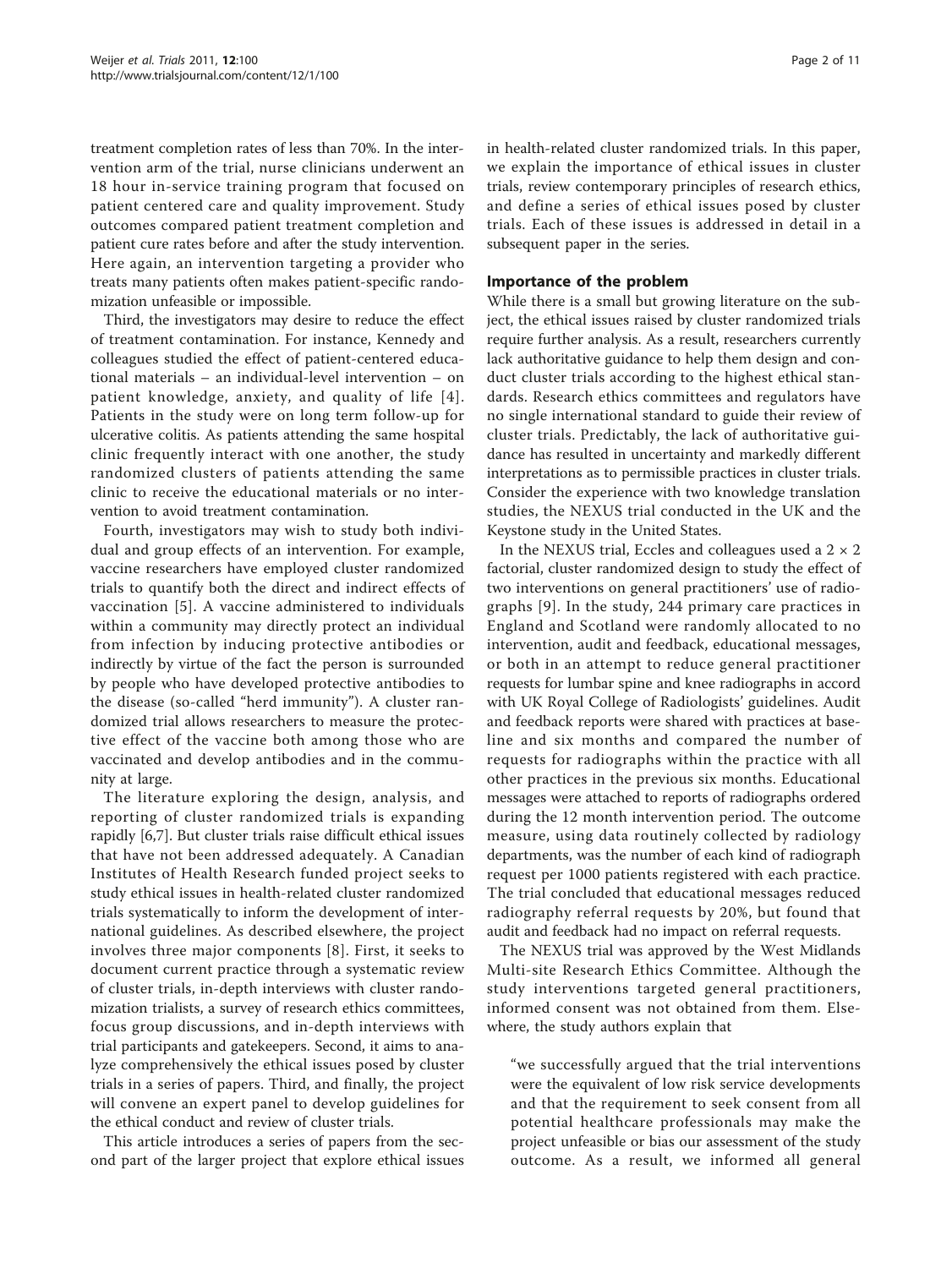practitioners within the study areas that there was an ongoing trial but did not explicitly seek their consent. When the interventions were rolled out, we received fewer than five complaints from over 1,000 general practitioners involved in the study" [[10](#page-9-0)].

Furthermore, although the study sought to change the management of patients presenting with knee and lower back pain, informed consent was not sought from patients treated in the general practices participating in the study. The study authors argued that patients indirectly affected by the study intervention could not be identified at the time of randomization and it would be difficult or impossible to respect patient refusals. "If a patient decided that they [sic] did not want to receive care influenced by the intervention, how can the general practitioner minimize the influence of the intervention for the individual patient" [[10](#page-9-0)]? The NEXUS trial is regarded as a model knowledge translation study and has been cited numerous times in the literature.

Compare the NEXUS trial with recent experience by the Michigan Health and Hospital Association Keystone Intensive Care Unit study (hereafter, the "Keystone Study"). While the Keystone Study was not a cluster randomized trial (it lacked randomization and a concurrent control group), it involved the administration of a knowledge translation intervention to health professionals and observed patient outcomes. The Keystone Study is described as a prospective cohort study involving 103 intensive care units that sought to reduce the rate of bloodstream infections resulting from central venous catheters [[11](#page-10-0)]. A complex intervention targeted health professionals' use of procedures known to reduce catheter-related infections. The intervention included education of healthcare providers, the creation of a central line cart with needed supplies, a checklist to ensure adherence with procedures, stopping providers if they were not adhering to procedures, and routine discussion of catheter removal. Data on the number of catheter-days and catheter-related infections were collected and aggregated into three-month periods at baseline, during the intervention period, and for up to 18 months of follow up. The study results were impressive. Catheter-related bloodstream infection dropped from 2.7 infections per 1000 catheter-days at baseline to 0 three months after the intervention and remained low for the duration of follow up. If widely implemented, the complex intervention could cut catheter-related infection rates by half [\[12](#page-10-0)].

Like the NEXUS trial, the Keystone study was approved by a single research ethics committee, in this case, the institutional review board at Johns Hopkins University. The institutional review board determined that the study was exempt from federal regulations on the basis that it involved "the collection or study of...[information]

recorded by the investigator in such a manner that subjects cannot be identified" [[13\]](#page-10-0). Accordingly, the institutional review board did not require researchers to obtain the informed consent of health care providers or patients in the study. Shortly after the publication of the Keystone study, the U.S. Office for Human Research Protections (OHRP) – the government agency that oversees institutional review boards in the U.S. – received an anonymous complaint that the Keystone study had not been conducted in accord with federal regulations [[14](#page-10-0)]. The OHRP investigation found that the institutional review board at Johns Hopkins University erred in considering the study exempt from federal regulations, institutional review board review should have been conducted at all participating sites, and that informed consent should have been obtained from both the health professionals and the patients (or their surrogates) in the study. As a result, the Keystone study was suspended and the continuing collection of follow-up data was halted.

The conflicting experiences of the NEXUS trial and the Keystone study reveal deep disagreements on basic ethical issues. For instance: When is a study human subjects research? Who is a research subject? And from whom, how, and when must informed consent be obtained? Until these questions can be answered, uncertainty will remain. According to Kass and colleagues, the "moral hazard of this uncertainty is that fewer formal patient safety studies may be undertaken, resulting in a slowdown in progress..." [[15](#page-10-0)].

#### A standard view of research ethics

We begin our exploration of ethical issues posed by cluster randomized trials by considering a standard view of research ethics. Our current understanding of the ethics of clinical research is largely based on individually randomized trials. Typically, in these trials the research subject is simultaneously the unit of randomization, the unit of experimentation, and the unit of observation. Commonly, a patient is allocated randomly to receive one of two differing treatment regimens and data documenting the patient's response to the treatment received are recorded. Because such studies target individuals, the ethics of clinical research is focused on the protection of the liberty and welfare interests of individual research subjects. Liberty interests include a right of freedom from interference without informed consent and a right of confidentiality. Welfare interests include the interest to receive treatment consistent with competent medical care, and the interest not to be exposed to undue risk for the benefit of third parties.

According to Levine, "[t]he term 'research' refers to a class of activities designed to develop or contribute to generalizable knowledge" [[16](#page-10-0)]. Research ethics may be viewed as governed by four ethical principles: respect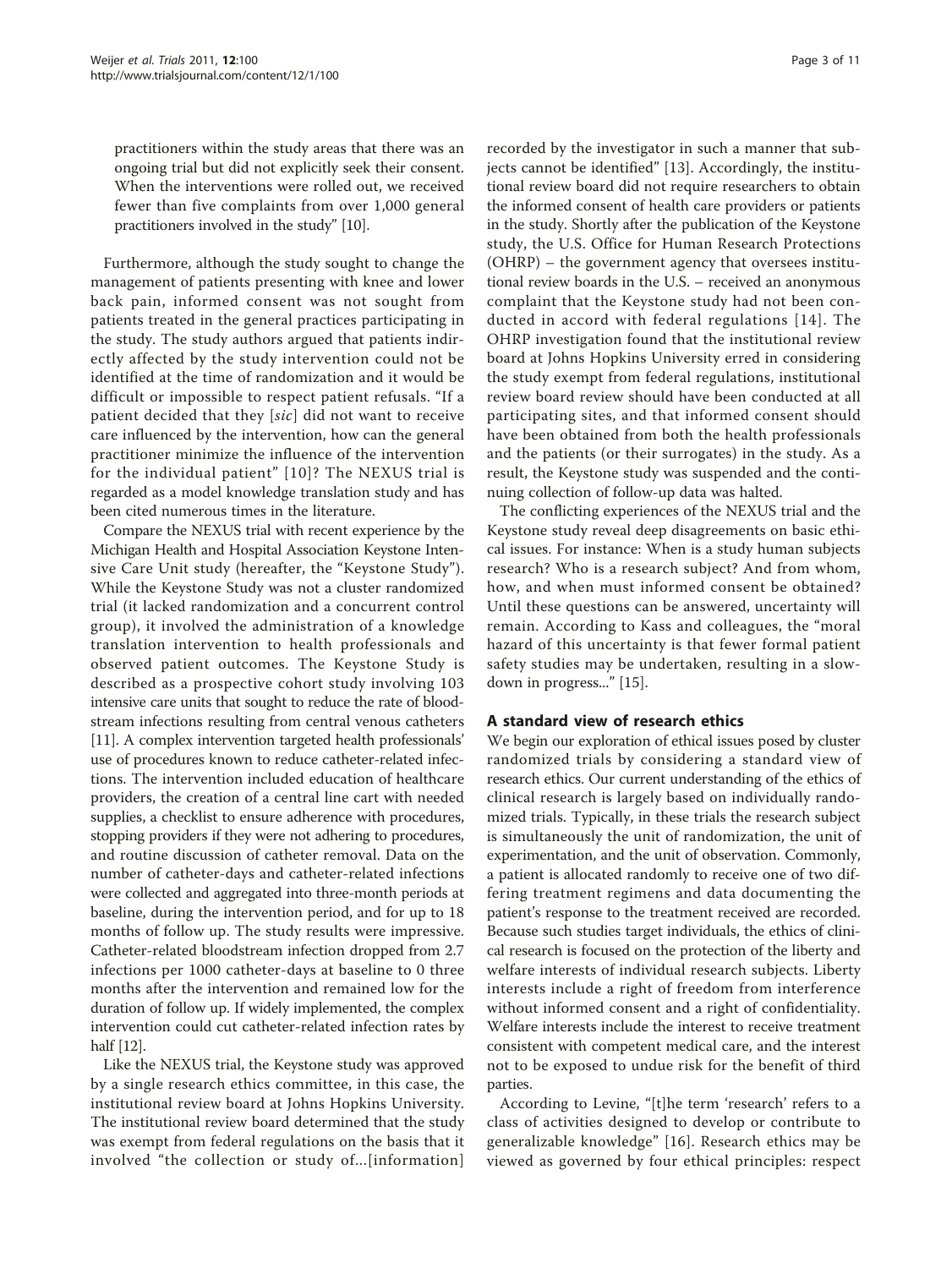for persons; beneficence; justice; and respect for communities [[16](#page-10-0),[17\]](#page-10-0). The principle of respect for persons requires that researchers take seriously the choices of autonomous people, that is, people who can responsibly make their own decisions. Importantly, people lacking autonomy, such as young children or adults with advanced dementia, are entitled to protection. The principle of respect for persons is the source of the moral rules of informed consent and confidentiality (table 1). The researcher is generally obligated to obtain agreement from a research subject (or his or her surrogate decision maker) for study participation. In order for informed consent to be valid, the research subject must have the cognitive capacity to make the choice, be so situated as to choose freely, have adequate information, and understand what is at stake in the decision. Informed consent may not be required when it cannot practicably be obtained and study participation poses only minimal risk. Researchers must also take necessary steps to protect the confidentiality of the research subject's health information.

The principle of beneficence obliges researchers not to harm needlessly and, where possible, to promote the good of research subjects. Clinical research often contains a mixture of study procedures, some offering reasonable prospect of benefit to research subjects (therapeutic procedures), while others are administered solely to answer the scientific question (nontherapeutic procedures). According to a systematic approach to the ethical analysis of benefits and harms in research called component analysis, therapeutic and nontherapeutic procedures must be considered separately [\[18\]](#page-10-0). Therapeutic procedures, such as drugs or surgical procedures, are justified if they satisfy clinical equipoise, meaning they must be comparable with competent medical care. In other words, there must be a state of honest, professional disagreement in the community of expert practitioners as to the preferred treatment [[19](#page-10-0)]. Non-therapeutic procedures, such as additional blood tests or questionnaires that are not clinically indicated, do not offer the prospect of benefit to research subjects. Nontherapeutic procedures are acceptable if the risks associated with them are minimized consistent with sound scientific design, and reasonable in relation to the knowledge to be gained. When the study involves a vulnerable population, such as children or incapable adults, the risks posed by nontherapeutic procedures must not exceed a minor increase above minimal risk. According to component analysis, one may only conclude that the benefits and harms of a study are acceptable when the moral rules for both therapeutic and non-therapeutic procedures are satisfied (table 1).

The principle of justice may be defined as the ethical obligation to distribute the benefits and burdens of research fairly. Researchers have an obligation to ensure that study procedures for the selection of research subjects are equitable. Researchers must neither exploit the vulnerable, nor exclude without good reason those who stand to benefit from study participation. In order for proposed eligibility criteria to be evaluated, each criterion must be accompanied by a clear justification in the study protocol [[20\]](#page-10-0). The inclusion of a vulnerable group (such as children, incapable adults, prisoners, or pregnant women) requires a clear justification. Further, in so far as is possible and practicable, the study population ought to mirror the target clinical population. The historical exclusion – in certain cases – of children, women, and racial minorities from the benefits of research has led to a variety of contemporary initiatives to promote their inclusion in clinical research [[21,22](#page-10-0)]. The principle of justice also requires that provisions be in place to compensate research subjects who are harmed as a result of research participation [[23\]](#page-10-0).

A novel ethical principle of respect for communities has been proposed [[24](#page-10-0)]. The principle of respect for communities implies that investigators have an obligation to respect communal values, protect and empower social institutions, and, where applicable, abide by the decisions of legitimate communal authorities. There is much support for the principle. First, the community (or communities) to which we belong is an important source of values and self-understanding. Second, a community consists of social structures that are essential to the well-being of its members. Third, the principle acknowledges that some communities already exercise power legitimately to

Table 1 Ethical principles and rules for the conduct of clinical research. (Adapted from [[17](#page-10-0)])

| <b>Moral Principle</b>  | Moral Rule                                                                                                          |
|-------------------------|---------------------------------------------------------------------------------------------------------------------|
| Respect for persons     | Obtain the informed consent of prospective research subjects (or their surrogate decision makers).                  |
|                         | Protect the confidentiality of private information.                                                                 |
| Beneficence             | Therapeutic procedures must satisfy clinical equipoise.                                                             |
|                         | Risks of non-therapeutic procedures must be (1) minimized and (2) reasonable in relation to knowledge to be gained. |
| Justice                 | Subject selection procedures must be fair.                                                                          |
|                         | Compensate subjects harmed as a result of research participation.                                                   |
| Respect for communities | Respect communal values, and protect and empower social institutions.                                               |
|                         | Where applicable, abide by the decisions of legitimate communal authority.                                          |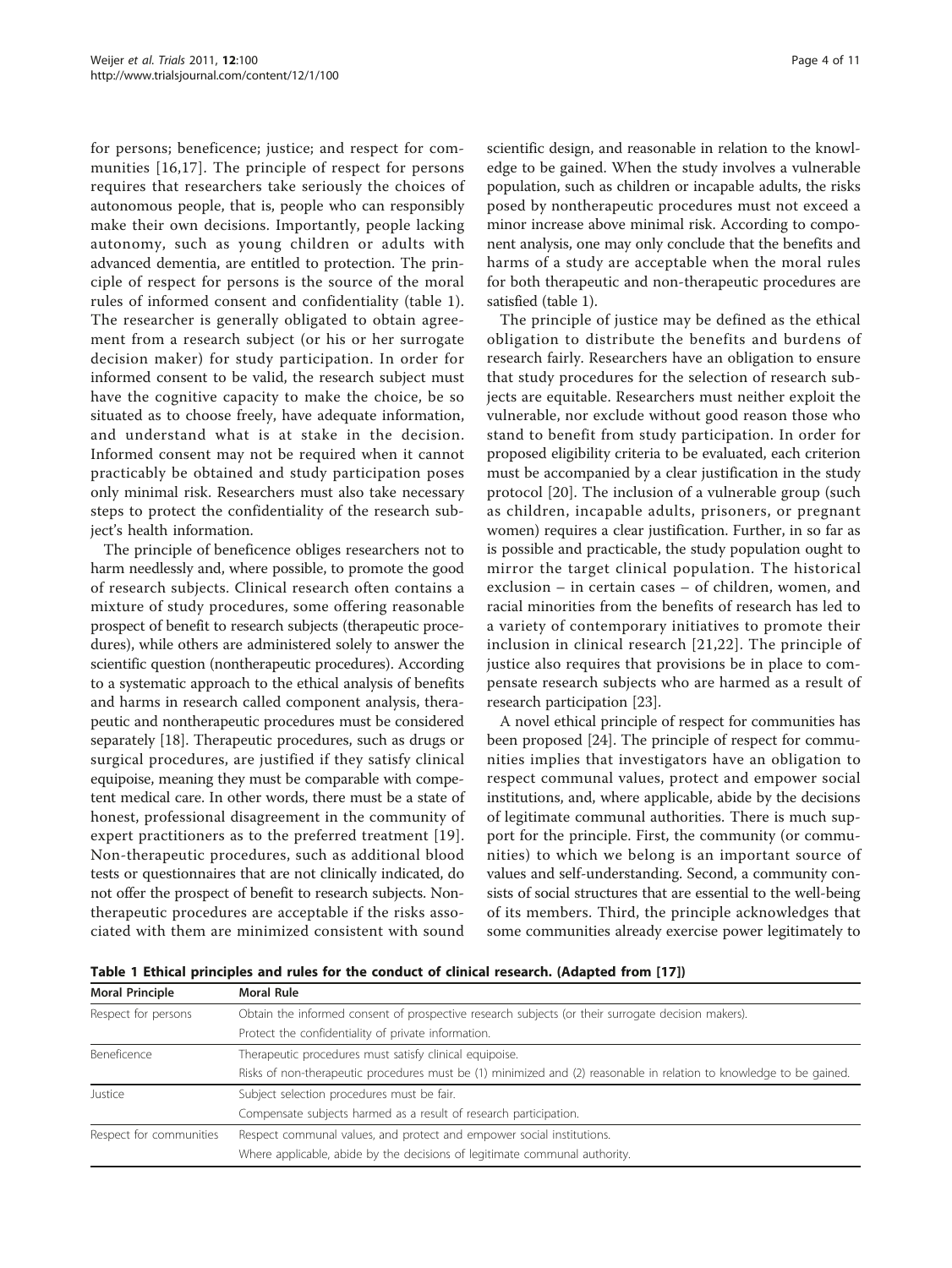make binding decisions on behalf of members, for instance in the collection of taxes or the setting of speed limits on roads. Practically, the researcher-community relationship ought to be viewed as a partnership in which community partners are involved from study design through publication [\[25\]](#page-10-0).

# Ethical issues posed by cluster trials

Cluster randomized trials only partly fit within the current paradigm of research ethics. They pose difficult ethical issues for two basic reasons. First, cluster trials involve groups rather than (merely) individuals, and our understanding of the moral status of groups is incomplete. As a result, the answers to pivotal ethical questions, such as who may speak on behalf of a particular group and on what authority they may do so, are unclear. Second, in cluster trials the units of randomization, experimentation, and observation may differ, meaning, for instance, that the group that receives the experimental intervention may not be the same as the group from which data are collected (e.g., in the NEXUS trial, the intervention was directed at primary care physicians and the outcome was the frequency of patient x-rays). The implications for the ethics of trials of experimental interventions with (solely) indirect effects on patients and others is currently not well understood. Based on review of the literature, interviews with cluster randomization trialists, the practical experiences of team members, and group discussion, members of the CIHR funded project identified six ethical areas of inquiry related to cluster trials in need of further exploration and analysis. Below we introduce each of these ethical issues. Subsequent papers in the series will address in detail each of these domains of inquiry.

# 1. Who is a research subject?

To determine whether the ethical principles and regulations governing research apply, one must first conclude that a study is human subjects research and then identify the research subjects. Indeed, much of the debate on the Keystone study focused on whether the study was in fact human subjects research [\[14,26](#page-10-0)-[28\]](#page-10-0). For instance, Baily argued that the Keystone study is not human subjects research:

"The project was not designed to use ICU patients as human subjects to test a new, possibly risky method of preventing infections; rather, it was designed to promote clinicians' use of procedures already known to be safe and effective for the purpose. Each hospital engaged in a classic quality-improvement activity in which team members worked together to introduce best practices and make them routine, with quantitative feedback on outcomes being intrinsic to the process. Such activities should not require IRB review." [[26](#page-10-0)].

But neither novelty nor risk is at the core of what constitutes human subjects research. Rather, recalling Levine's definition of research above, research is a systematic intervention designed to produce generalizable knowledge. Miller and Emanuel argue that "the project was...[human subjects research] since it prospectively implemented a protocol of infection control interventions and tested hypotheses regarding its effectiveness. Publication of the study results suggests that a goal was to produce generalizable results" [[14\]](#page-10-0).

While the line between quality improvement activities and human subjects research can be very difficult to draw [[29\]](#page-10-0), we believe the distinction is rarely an issue for cluster randomized trials. The difficult issue for cluster trials is to establish who counts as a research subject. The question is of considerable importance, as only research subjects properly fall under the aegis of research ethics committees and protections such as informed consent. Knowledge translation cluster trials commonly intervene on healthcare providers but measure outcomes on patients. Are the healthcare providers research subjects in this case? What about the patients? Other cluster trials, such as the COMMIT study, involve community level interventions and collect data on a subset of community members. Are just those who were sampled for data research subjects, or are all members of the community research subjects?

U.S. regulations define a research subject as a "living individual about whom an investigator...conducting research obtains (1) Data through intervention or interaction with the individual, or (2) Identifiable private information". It goes on to define 'interventions' as "both physical procedures by which data are gathered...and manipulations of the subject or the subject's environment that are performed for research purposes" [[30](#page-10-0)]. With respect to knowledge translation trials, when healthcare workers are the target of the study intervention it might be argued that they are, as a result, research subjects. But in such studies, if patients are only indirectly impacted by the study intervention and if no identifiable private information is collected, should we consider them research subjects? (This, we take it, might be a better way of understanding Baily's point about the Keystone study.) What about community members in a cluster trial in which the intervention is applied at the level of the community? The answer depends on how we understand the phrase "manipulations of...the subject's environment" [[31\]](#page-10-0). To identify who is a research subject in cluster trials, we need a clear understanding of what sorts of environmental manipulations properly invoke the protective apparatus of research ethics and regulation. Each of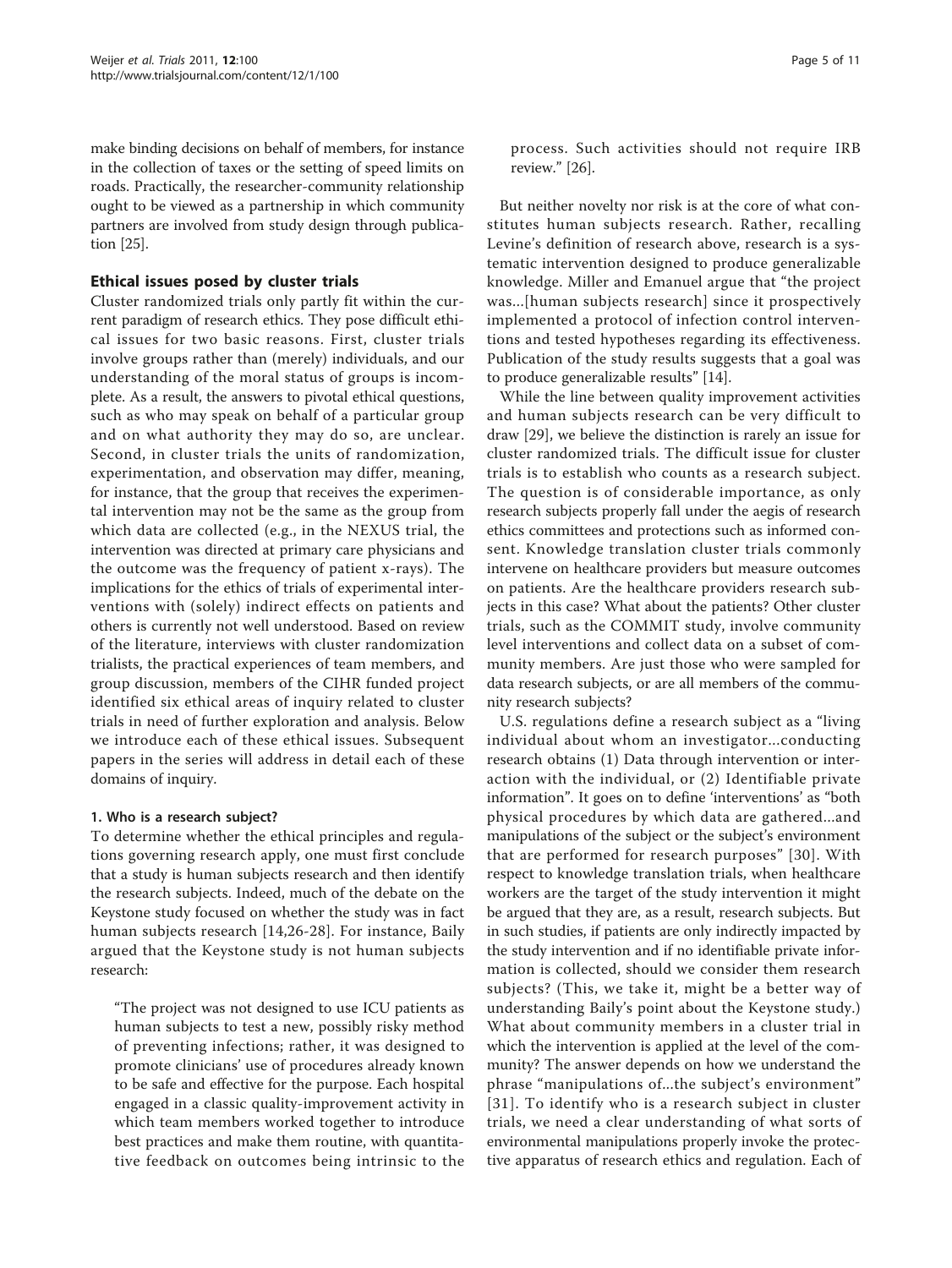these issues is explored in a subsequent article in the series.

### 2. From whom, how, and when must informed consent be obtained?

The ethical principle of respect for persons generally requires that researchers obtain the informed consent of research subjects. In the cluster trials literature it is commonly claimed that the need for informed consent from individuals depends on whether the study intervention is delivered at the level of the cluster or the individual [[32,33\]](#page-10-0). With a cluster-level intervention, individual refusal of informed consent may be, in effect, rendered meaningless. If an individual within a cluster refuses study participation he or she will, in many cases, be unable to avoid exposure to the study intervention and this undermines the very purpose of consent [[33](#page-10-0)]. As Edwards and colleagues put it, in such studies, "the autonomy principle is lost except insofar as the individual has any democratic choice of who the guardian is and some right to consultation by the guardian" [[32\]](#page-10-0). When the intervention targets individual research subjects, generally informed consent can and should be obtained. In these cases, "it is only trial entry that takes place without individual consent, as the individual treatments offered can be declined or accepted by each participant. This resembles a conventional trial where consultation over consent implies that available alternatives are offered and that these always include routine care" [\[32](#page-10-0)].

While this approach seems broadly correct, further work will need to justify in terms familiar to research ethics committees and regulators why individual consent may not be required in cluster trials when the intervention targets the cluster. We see two possible justifications. First, ethical and regulatory requirements for informed consent apply only to research subjects. If it turns out that, for instance, patients or community members who are only indirectly impacted by the study intervention are not research subjects, then informed consent is ipso facto not required. Second, requirements for informed consent may be waived if four conditions obtain: the research poses no more than minimal risk; the rights and welfare of subjects are not adversely affected; the research could not be carried out practicably otherwise; and, when appropriate, subjects will be debriefed [[34](#page-10-0)]. The applicability of these criteria to cluster trials requires further analysis to provide researchers and research ethics committees with practical guidance. When does a cluster trial pose only minimal risk to subjects? When does a waiver of consent not adversely affect the rights and welfare of research subjects? How rigorously are we to understand the requirement that the research could not *practicably* be carried out? Must subjects be debriefed and, if so, how should this be done?

When must informed consent be obtained from healthcare workers in cluster trials? There are at least three dimensions of this issue that require further consideration. First, when the study intervention targets an entire hospital or primary care practice it may be difficult for a healthcare worker who refuses consent to avoid the study intervention. Second, health care workers are commonly believed to have an obligation to engage in quality improvement. Third, as Hutton and colleagues point out, "if a health care professional chooses not to participate in a study, they [sic] are in effect denying their patients the potential benefits of participation. Healthcare providers ought to do the best for their patients..." [\[10\]](#page-9-0).

When the study intervention is administered at the individual level, it is generally agreed that the informed consent of the research subject must be obtained [[33](#page-10-0)]. But when a cluster trial involves a behavioral intervention, the informed consent process may lead to treatment contamination [[35,36\]](#page-10-0). Edwards and colleagues explain that

"[i]nforming the controls fully about the experimental arm(s) is likely to produce the very effect that randomizing by cluster was designed to avoid – that is, prompting controls to adopt the treatment(s) under investigation. One option is to withhold information about the novel treatment from controls, on the grounds that they are getting conventional care and are therefore in the same position as people outside the experiment" [[32\]](#page-10-0).

But can information about the details of the study intervention be withheld from research subjects in the control arm consistent with the principle of respect for persons?

Finally, Klar and Donner raise a difficult question regarding the timing of informed consent that requires further exploration. To illustrate their concern they point to two studies examining the impact of vitamin A administration on early childhood mortality. In the first study, the unit of randomization was the household and informed consent was obtained from study participants prior to randomization [\[37\]](#page-10-0). In the second study, the unit of randomization was the community and informed consent was only obtained after randomization [\[38\]](#page-10-0). The authors worry that

"[t]he relative absence of ethical guidelines for cluster randomized trials appears to have created a research environment in which the choice of randomization unit may determine whether informed consent is deemed necessary before random assignment...It seems questionable, on both an ethical level and a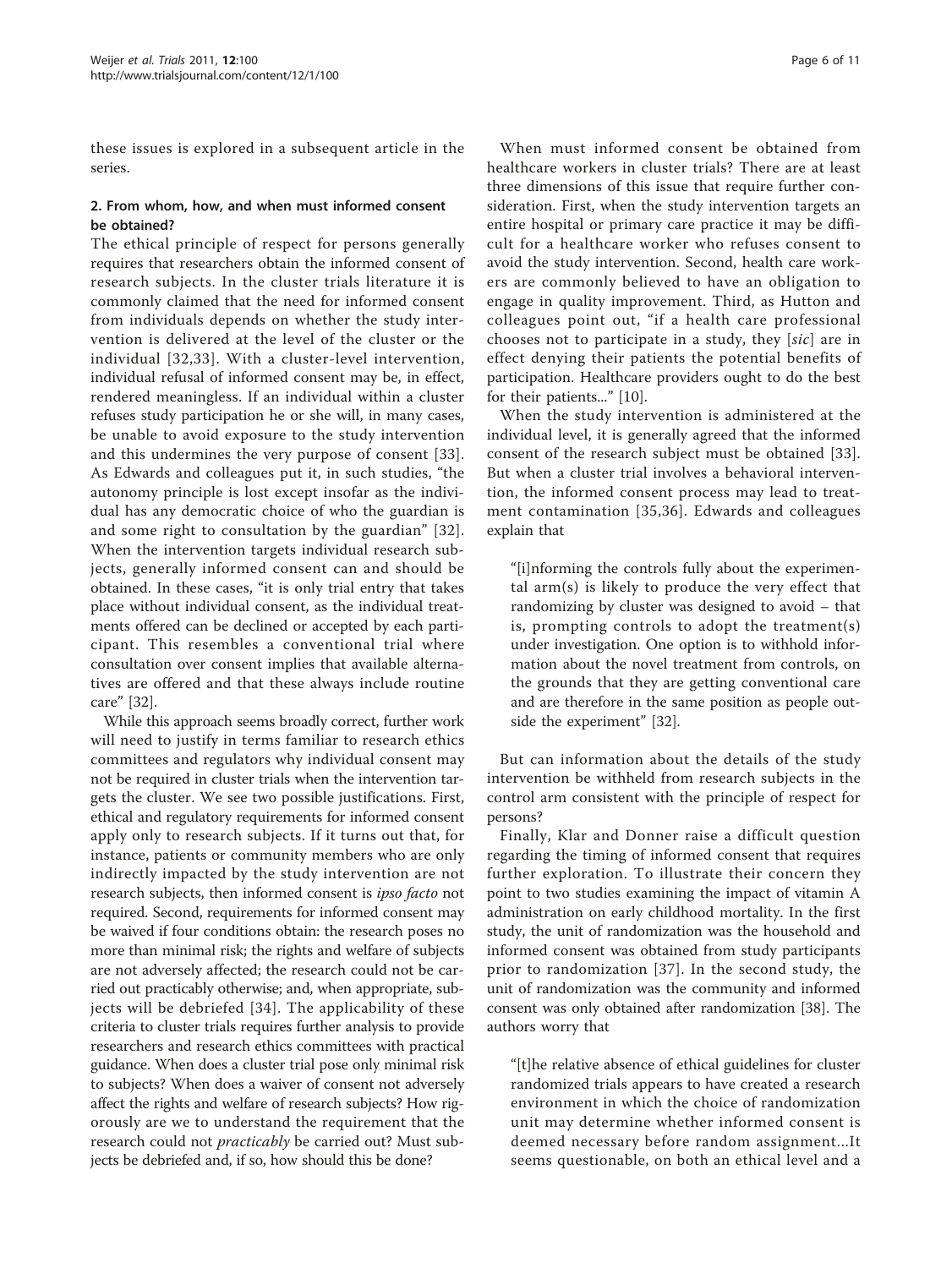methodological level, whether the unit of randomization should play such a critical role in deciding whether informed consent is required [before randomization]" [[39](#page-10-0)].

A subsequent paper in the series examines each of these questions in detail.

#### 3. Does clinical equipoise apply to CRTs?

The ethical principle of beneficence obliges researchers to not harm needlessly and, where possible, to promote the good of research subjects. The application of beneficence to cluster trials raises two broad questions.

First, do researchers have an ethical obligation to research subjects in the control arm to provide more than usual care? The question arises out of the belief that, while subjects in the experimental arm may benefit as a result of study participation, those in the control arm are exposed to risks and burdens without the prospect of such benefit. Glanz and colleagues state:

"Meeting [ethical] requirements...is particularly challenging when individuals or communities are assigned to control or comparison groups that do not receive the intervention hypothesized to be most effective. The control subjects may be burdened disproportionately by data collection requirements without receiving the benefit of services or resources" [\[36](#page-10-0)].

According to Klar and Donner, "some investigators have attempted to ensure that these individuals can still benefit from participation by offering a minimal level of intervention or, alternatively, by offering all individuals the intervention by the technique of delaying its intervention in the control group" [[39\]](#page-10-0). While intuitively appealing, these approaches require further reflection. If denying research subjects in the control arm access to the hoped for benefits of the experimental intervention is ethically impermissible, then why is it permitted to give them only "minimal" benefits or to delay their access to these benefits?

Second, as data accumulate in a cluster trial, is there an obligation to modify or stop the study if one of the interventions appears unsafe or unexpectedly effective? For a variety of reasons, data monitoring committees are not commonly used in cluster randomized trials. When data monitoring committees are employed, they require clear guidance as to their ethical obligations. Glanz and colleagues have argued that concerns of safety or unexpected efficacy may require a data monitoring committee to modify or stop a study prematurely [[36\]](#page-10-0). They point out that "interim analysis could show a clear improvement in psychological or medical outcomes associated with an intervention. It would then be reasonable to offer the

more effective strategy to all communities or participants" [\[36\]](#page-10-0). It is well recognized that early differences between interventions may be the result of chance or bias rather than a true intervention effect. How much evidence of a "clear improvement" ought there be before a data monitoring committee recommends that a study ought to be modified or stopped?

In the literature on individually randomized trials, the concept of clinical equipoise helpfully frames questions regarding researcher obligations to subjects in the control group and when data monitoring committees ought to recommend modifying or stopping a clinical trial. As described above, clinical equipoise permits a trial to be started when there exists a state of honest, professional disagreement in the community of expert practitioners as to the preferred treatment [[19\]](#page-10-0). By implication, a trial ought to be stopped when the moral warrant for its conduct no longer obtains [[40\]](#page-10-0). It is unclear, however, whether clinical equipoise can be applied to cluster trials. The concept is commonly understood as emerging from the fiduciary relationship between physician-researcher and patient-subject [[41\]](#page-10-0). Cluster trials may involve neither physician-researchers nor patient-subjects. For instance, in both the NEXUS trial and the Keystone study, the targets of the study intervention were health care workers themselves. In the COMMIT study, the targets of the study intervention were communities and community members. If clinical equipoise is to be used to address issues posed by cluster trials, a moral foundation relevant to cluster trials will have to be articulated for it. The applicability of clinical equipoise to CRTs is considered in detail in a subsequent paper in the series.

# 4. How do we determine if the benefits outweigh the risks of CRTs?

The principle of beneficence requires that the benefits of study participation stand in reasonable relation to its risks. Numerous publications describe the variability in review from one research ethics committee to the next. For instance, Hearnshaw documents wide discrepancies in requirements for ethics review and time to approval in 11 European countries for a study involving an information pamphlet and questionnaire for elderly patients and their physicians [\[42\]](#page-10-0). While part of the variation in ethics review is a result of regulatory differences among countries, the lack of a structured approach to the ethical analysis of risk is thought to be an important contributing factor. Described in detail above, component analysis provides research ethics committees with a systematic approach to the ethical analysis of benefits and harms in research [[18](#page-10-0)]. The applicability of component analysis to cluster randomized trials is, unfortunately, unclear. If component analysis is to be applied to cluster trials, a number of conceptual hurdles will first have to be cleared.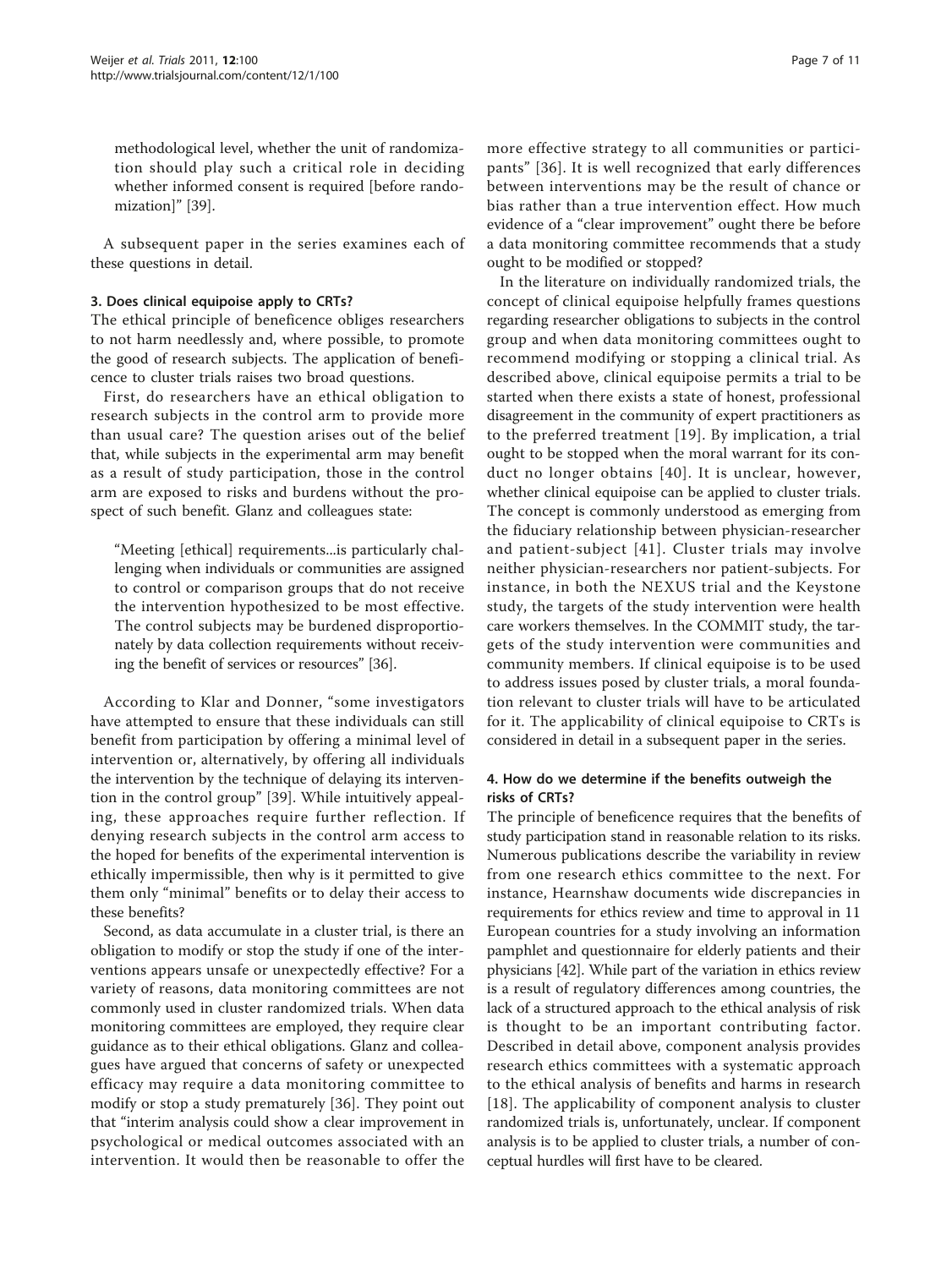Does the distinction between therapeutic and nontherapeutic procedures hold in cluster trials? The first step in component analysis is the demarcation of therapeutic and nontherapeutic procedures. The distinction between therapeutic and nontherapeutic procedures is generally unproblematic in cluster trials with an individual level intervention. These individual level interventions commonly are drug, surgical, or behavioral interventions that aim to benefit research subjects, and, thus, they are straightforwardly therapeutic interventions. The difficulty is posed by cluster trials involving a cluster level intervention. Public health trials commonly involve a cluster level intervention designed to improve the health of a community and its members. For instance, the COMMIT trial employed a multimedia campaign to increase quit rates in heavy smokers and reduce the prevalence of smoking in the community. Ought we to understand these interventions as therapeutic? Even more difficult to classify are complex interventions that aim to modify healthcare worker behavior in knowledge translation trials. The NEXUS trial used audit and feedback and educational messages to attempt to reduce physician orders for needless radiographs. Should we classify these procedures as therapeutic or nontherapeutic interventions?

The second step in component analysis is to ask whether therapeutic procedures meet the ethical standard of clinical equipoise [\[18\]](#page-10-0). Question #3 above considers in detail the applicability of clinical equipoise to cluster trials. The third step in component analysis is to ask whether the risks of nontherapeutic procedures are minimized consistent with sound scientific design, stand in reasonable relation to the knowledge to be gained, and, if the study involves a vulnerable population, pose no more than a minor increase above minimal risk [[18](#page-10-0)]. The applicability of each of these standards to cluster trials deserves exploration. Of particular interest is the meaning of minimal risk in the context of a cluster trial. Minimal risk is commonly defined as the risks of daily life of a healthy person [[43\]](#page-10-0). When cluster trials target households, neighborhoods, or communities, it is unclear whether an individualistic understanding of minimal risk remains appropriate. Might minimal risk refer to the quotidian risks faced by clusters rather than individuals? What impact would such an understanding have on the review of cluster trials? A subsequent paper in the series analyzes these questions in detail.

# 5. How ought vulnerable groups be protected in CRTs?

The principle of justice requires that vulnerable groups in research both be protected adequately and not unduly denied access to research benefits. Vulnerable groups are commonly understood to include pregnant women, prisoners, children, and incompetent adults, and cluster trials have studied all of these groups. Althabe and colleagues describe a cluster trial of a multifaceted behavioral intervention to improve obstetrical care in Argentina and Uruguay [\[44](#page-10-0)]. Hickman and colleagues randomized specialist drug clinics and prisons to test whether the use of dried blood spots to test for hepatitis C would increase uptake of diagnostic testing by injection drug users [\[45](#page-10-0)]. Kipping and colleagues describe a pilot cluster trial in which schools with children 9 and 10 years of age were randomized to receive an obesity prevention intervention or no intervention [\[46](#page-10-0)]. De Smet and colleagues randomized 13 intensive care units in the Netherlands to receive digestive tract decontamination with oral and intravenous antibiotics, digestive tract decontamination with oral antibiotics only, and usual care in an attempt to reduce 28-day patient mortality [[47](#page-10-0)].

A variety of additional protections apply when clinical research involves a vulnerable group. The inclusion of the vulnerable group in research must be required to answer the study hypothesis; a vulnerable group cannot be used merely as a population of convenience. When prospective research subjects are incapable of providing informed consent, a surrogate decision maker must provide consent on their behalf. Finally, the risks of nontherapeutic procedures must not exceed a minor increase above minimal risk. Cluster trials, particularly those involving interventions applied at the level of the cluster, may further restrict the ability of vulnerable groups (or their surrogate decision makers) to choose research participation freely. Does this imply that greater protections for vulnerable groups in cluster trials are required? How might one meaningfully enhance protections without impeding research that may benefit the health of vulnerable groups?

Research conducted in developing countries raises a host of ethical issues [[17](#page-10-0)]. Consider Bolton and colleagues' description of the first cluster randomized trial of psychotherapy in sub-Saharan Africa [[48\]](#page-10-0). Depression is a common and serious health problem in sub-Saharan Africa, with a prevalence estimated at 21% [\[48](#page-10-0)]. Unfortunately, few treatments are available for those suffering from depression in impoverished countries. Antidepressant drugs are too expensive and psychotherapy, developed for use in industrialized countries, has not been tested for efficacy. In the trial, 30 villages in rural Uganda were randomized to receive psychotherapy or usual care. Study subjects were identified with the help of community leaders, healers, and other knowledgeable persons and, after they provided verbal informed consent, the diagnosis of depression was confirmed with a culturally appropriate questionnaire. In villages allocated to the intervention arm, subjects received group-based interpersonal psychotherapy for 90 minutes each week for 16 weeks. In control villages, research subjects were free to seek out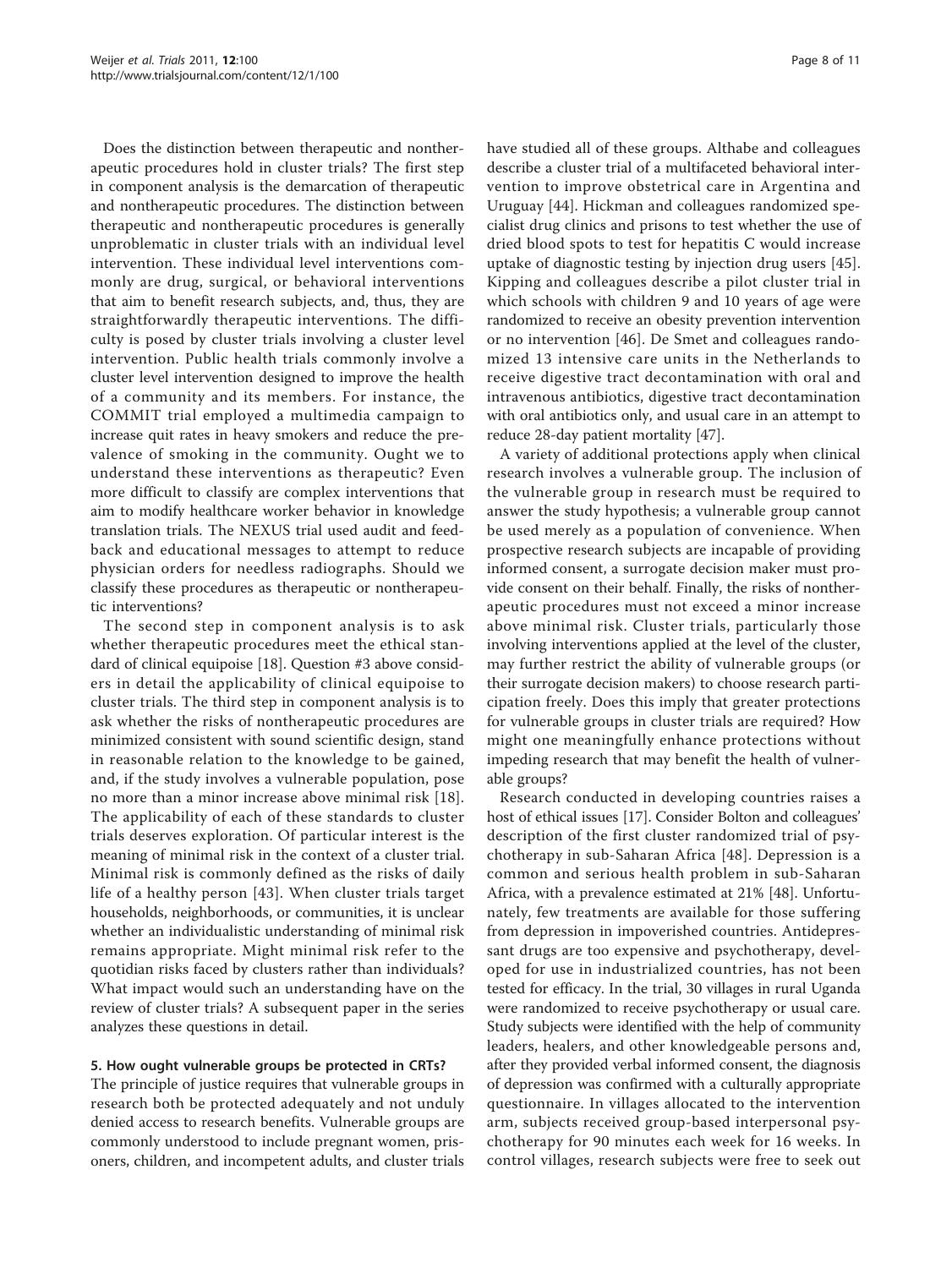whatever interventions they wished. Symptoms were again assessed after the intervention period. The study intervention proved highly effective in treating depression: after the intervention, 6.5% of subjects in the intervention group met the criteria for severe depression, compared with 54.7% of subjects in the control group. Upon completion of the study, group psychotherapy was made available to the control communities.

The trial of interpersonal psychotherapy for depression illustrates both the potential and challenges of cluster trials in developing countries. Researchers conducting cluster trials face ethical issues that flow from cultural differences and disparities in access to health care between host and sponsor countries. What ethical standards, including those for informed consent, ought to apply: those of the host or sponsor country? What treatment should research subjects in the control arm receive? Clinical equipoise requires patients enrolled in a trial not be exposed to treatment known to be inferior to treatments available in clinical practice. But, one might ask, available where? In developed countries, standard treatment for major depression includes antidepressant drugs and psychotherapy. Must subjects in the control arm receive the best, proven therapy, even if it is locally unavailable? In communities with substandard access to healthcare, do researchers have an obligation to provide research subjects with treatment for medical conditions not related to the study condition? What obligations do researchers and study sponsors have to research subjects and host communities after completion of the study? Do they have a moral obligation to provide participating communities with access to the study intervention (if it proves effective), and, if so, for how long? These important justice issues are explored in a subsequent paper in the series.

# 6. Who are gatekeepers and what are their responsibilities?

There is a growing consensus in the research ethics literature that researchers have obligations to communities participating in research. The ethical principle of respect for communities flows from the recognition that the community has moral worth and, as a result, researchers have a duty to protect and promote its interests [[24](#page-10-0)]. The community-researcher relationship has been described as a partnership, in which community consultation and negotiated agreement are key features [\[25\]](#page-10-0). When a community has a legitimate political authority empowered to speak on behalf of its members, researchers may additionally be required to seek community consent to research participation. Importantly, community consent does not supplant the requirement for individual informed consent to study participation. While protections for communities in research may straightforwardly apply to cluster trials in which the unit of randomization is the community, their applicability across the scope of cluster trials is uncertain. Cluster trials randomize diverse groups that are not communities – households, primary care practices, hospital wards, classrooms, and neighborhoods – and whose moral status is not well characterized. In the cluster trials literature, the gatekeeper has emerged as a key player in protecting the interests of these diverse groups and their members [[32,33,49\]](#page-10-0). However, a variety of questions regarding the role, function, and authority of gatekeepers have yet to be explored adequately.

Who are gatekeepers? When cluster trials involve an intervention that is administered at the cluster level, difficulties in obtaining meaningful individual informed consent have led to the practice of using gatekeepers [[49](#page-10-0)], guardians [\[32\]](#page-10-0), and cluster representation mechanisms [[33](#page-10-0)] to protect group and individual interests. Edwards and colleagues define a gatekeeper as "an agent...who has the power to 'deliver' [a] cluster," and who acts as an advocate on behalf of cluster interests [[32](#page-10-0)]. Hutton, defines gatekeepers as "people in either political or administrative positions who are able to give consent for those within a cluster to be randomized" and whose consent may occur on multiple "levels" [\[49](#page-10-0)]. Current descriptions of gatekeepers, however, do not give a clear account of who can act as a gatekeeper when there are no clear administrative or political structures in place. The diversity of groups studied in cluster trials poses a challenge to how we identify gatekeepers, and how group characteristics influence who may serve as representatives.

What are the functions of gatekeepers? Gatekeepers are described as being able to "deliver" [[32\]](#page-10-0) or "give consent for" [[49](#page-10-0)] a cluster. The U.K. Medical Research Council guidelines describe the role of a gatekeeper as "analogous...to that of individuals for individual decisions" and says the gatekeeper must act "in the interests of the cluster/individuals in the cluster" [[33\]](#page-10-0). Further, the gatekeeper must document that he or she "considers the cluster's participation in the trial to be in the interests of the cluster as a whole/in the interests of each member of the cluster (as appropriate...)" [\[33](#page-10-0)]. The potential for conflict among the various sets of interests protected by the gatekeeper requires careful examination. Acknowledging that community or cluster and individual interests are separable and may be conflicting [[24,50](#page-10-0)], how should a gatekeeper balance individual and cluster interests if they conflict? Gatekeepers, who may be in administrative positions (e.g., practice managers, hospital chief executive officers), will also have to balance cluster and institutional interests and consider the impact of the research on the organization for which they are responsible.

What are the sources of a gatekeeper's authority? One of the outcomes of the debate on community consent is the recognition of the importance of the issue of authority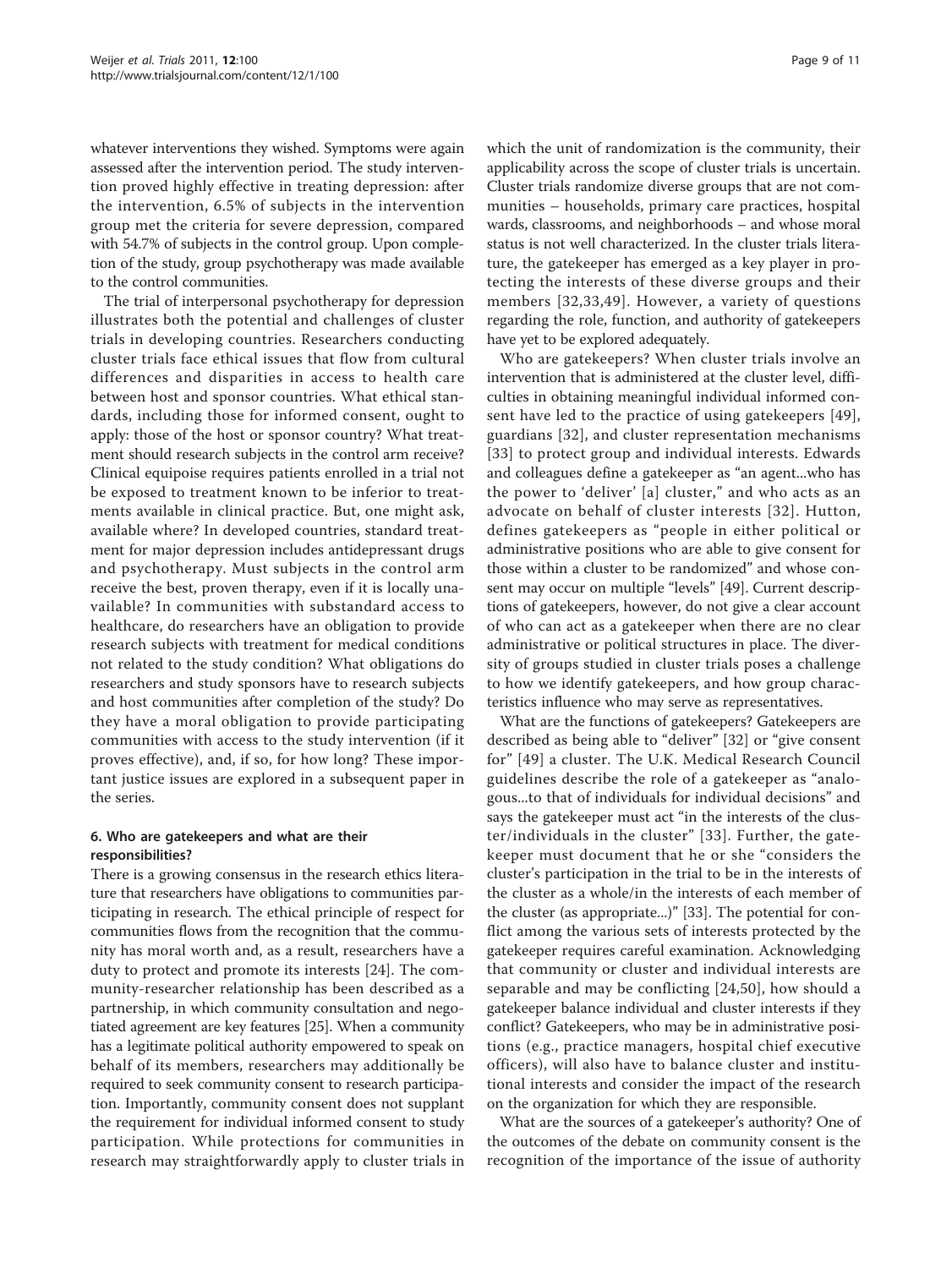<span id="page-9-0"></span>[[24\]](#page-10-0). Only communities that possess a legitimate political authority empowered to speak on behalf of its members may provide community consent. The issue of authority for the variety of functions ascribed to gatekeepers requires careful scrutiny. When does a gatekeeper possess the authority to consent on behalf of the cluster? When individual consent cannot be obtained, does a gatekeeper have the authority to consent on behalf of the individuals in the cluster? A subsequent paper in the series critically appraises the role, function, and authority of gatekeepers in CRTs.

# Conclusion

The cluster randomized trial is used increasingly in knowledge translation research, quality improvement research, community based intervention studies, public health research, and research in developing countries. However, cluster trials raise difficult ethical issues that challenge researchers, research ethics committees, regulators, and sponsors as they seek to fulfill responsibly their respective roles. Our project will provide a systematic analysis of the ethics of cluster trials. Here we have outlined a series of six areas of inquiry that must be addressed if the cluster trial is to be set on a firm ethical foundation. Subsequent papers in this series will address each of these areas, clarifying the ethical issues at stake and, where possible, arguing for a preferred solution. Our hope is that these papers will serve as the basis for the creation of international ethical guidelines for the design and conduct of cluster randomized trials.

#### Note

We have created a Wiki webpage to facilitate an open discussion about the ideas expressed in this and other papers published in the series on ethical issues in CRTs. Please enter your thoughts and comments at [http://](http://crtethics.wikispaces.com) [crtethics.wikispaces.com.](http://crtethics.wikispaces.com)

#### Abbreviations

COMMIT: Community Intervention Trial for Smoking Cessation; CRT: Cluster randomized trial; ICU: Intensive care unit; Keystone Study: Michigan Health and Hospital Association Keystone Intensive Care Unit Study; NEXUS: North East X-Ray Utilization Study; OHRP: U.S. Office for Human Research Protections; RCT: Randomized controlled trial;

#### Acknowledgements

This study has been funded by operating grants from the Canadian Institutes of Health Research. The funding agency had no role in the study design, collection, analysis or interpretation of data, writing of the manuscript or in the decision to submit the manuscript for publication. AB has a Frederick Banting and Charles Best Canada Graduate Scholarships Doctoral Award from the Canadian Institutes of Health Research. ADM's research was funded by a Fellowship Award from the Canadian Institutes of Health Research. JMG and CW both hold Canada Research Chairs. We thank the four reviewers of previous versions of this paper for their helpful comments.

#### Author details

<sup>1</sup> Rotman Institute of Philosophy, Department of Philosophy, University of Western Ontario, London, ON, N6A 5B8, Canada. <sup>2</sup>Department of Medicine, University of Western Ontario, 339 Windermere Road, London, ON, N6A 5A5, Canada. <sup>3</sup>Department of Epidemiology and Biostatistics, University of Western Ontario, London, ON, N6A 5C1, Canada. <sup>4</sup>Ottawa Hospital Research Institute, Clinical Epidemiology Program, Civic Campus, 1053 Carling Avenue, Ottawa, ON, K1Y 4E9, Canada. <sup>5</sup>Department of Medicine, Faculty of Medicine University of Ottawa, ON, K1H 8L6, Canada. <sup>6</sup>Department of Epidemiology and Community Medicine, University of Ottawa, ON, K1H 8M5, Canada. <sup>7</sup>Graduate School of Education and Statistics Department, Wharton School University of Pennsylvania, 3700 Walnut Street, Philadelphia, PA, 19104, USA. <sup>8</sup>Robarts Clinical Trials, Robarts Research Institute, London, ON, N6A 5K8 Canada. <sup>9</sup>Institute of Health and Society, Newcastle University, Baddiley-Clark Building, Richardson Road, Newcastle upon Tyne, NE2 4AX, UK. <sup>10</sup>Schulich School of Medicine and Dentistry, University of Western Ontario, London, ON, N6A 5C1, Canada. 11Division of Emergency Medicine, University of Calgary, Foothills Medical Centre, 1403 29th Street NW, Calgary, AB, T2N 2T9, Canada. 12Department of Medicine, University of Ottawa and Ottawa Hospital, Ottawa Hospital Research Institute, 1053 Carling Avenue, Ottawa, ON, K1Y 4E9, Canada. <sup>13</sup>Centre for Health Services Sciences, Sunnybrook Health Sciences Centre, 2075 Bayview Avenue, Toronto ON, M4N 3M5, Canada.

#### Authors' contributions

CW, MT, and JMG contributed to the conception and design of the manuscript.

CW wrote the initial draft and led writing of subsequent versions. All authors commented on sequential drafts and approved the final version.

#### Competing interests

AB, JCB, AG, ADM, RS, MT, CW: None declared

RB, AD, MPE, JMG, and MZ have all submitted cluster trial protocols to ethics committees and had difficulty explaining to them the differences between cluster randomized trials and individual patient randomized trials.

#### Received: 30 September 2010 Accepted: 20 April 2011 Published: 20 April 2011

#### References

- Donner A, Klar N: Design and Analysis of Cluster Randomization Trials in Health Research London: Arnold; 2000.
- 2. The COMMIT Group: [Community intervention trial for smoking cessation](http://www.ncbi.nlm.nih.gov/pubmed/7856777?dopt=Abstract) [\(COMMIT\): I. Cohort results from a four-year community intervention.](http://www.ncbi.nlm.nih.gov/pubmed/7856777?dopt=Abstract) Am J Public Health 1995, 85(2):183-92.
- 3. Lewin S, Dick J, Zwarenstein M, Lombard CJ: [Staff training and ambulatory](http://www.ncbi.nlm.nih.gov/pubmed/15868015?dopt=Abstract) [tuberculosis treatment outcomes: a cluster randomized controlled trial](http://www.ncbi.nlm.nih.gov/pubmed/15868015?dopt=Abstract) [in South Africa.](http://www.ncbi.nlm.nih.gov/pubmed/15868015?dopt=Abstract) Bull World Health Organ 2005, 83(4):250-9.
- 4. Kennedy A, Robinson A, Hann M, Thompson D, Wilkin D: [A cluster](http://www.ncbi.nlm.nih.gov/pubmed/14629234?dopt=Abstract)[randomised controlled trial of a patient-centred guidebook for patients](http://www.ncbi.nlm.nih.gov/pubmed/14629234?dopt=Abstract) [with ulcerative colitis: effect on knowledge, anxiety, and quality of life.](http://www.ncbi.nlm.nih.gov/pubmed/14629234?dopt=Abstract) Health Soc Care Community 2003, 11(1):64-72.
- 5. Halloran ME, Longini IM Jr, Struchiner CJ: [Design and interpretation of](http://www.ncbi.nlm.nih.gov/pubmed/10520474?dopt=Abstract) [vaccine field studies.](http://www.ncbi.nlm.nih.gov/pubmed/10520474?dopt=Abstract) Epidemiol Rev 1999, 21(1):73-88.
- 6. Campbell MJ, Donner A, Klar N: [Developments in cluster randomized](http://www.ncbi.nlm.nih.gov/pubmed/17136746?dopt=Abstract) [trials and Statistics in Medicine.](http://www.ncbi.nlm.nih.gov/pubmed/17136746?dopt=Abstract) Stat Med 2007, 26(1):2-19.
- Campbell MK, Elbourne DR, Altman DG: CONSORT statement: extension to cluster randomised trials. Br Med J 2004, 328(7441):702-8.
- 8. Taljaard M, Weijer C, Grimshaw J, Belle Brown J, Binik A, Boruch R, Brehaut JC, Chaudhry S, Eccles MP, McRae A, Saginur R, Zwarenstein M, Donner A: [Study protocol: Ethical and policy issues in cluster](http://www.ncbi.nlm.nih.gov/pubmed/19638233?dopt=Abstract) [randomized trials: rationale and design of a mixed methods research](http://www.ncbi.nlm.nih.gov/pubmed/19638233?dopt=Abstract) [study.](http://www.ncbi.nlm.nih.gov/pubmed/19638233?dopt=Abstract) Trials 2009, 10:61.
- 9. Eccles M, Steen N, Grimshaw J, Thomas L, McNamee P, Soutter J, Wilsdon J, Matowe L, Needham G, Gilbert F, Bond S: [Effect of audit and feedback,](http://www.ncbi.nlm.nih.gov/pubmed/11356439?dopt=Abstract) [and reminder messages on primary-care radiology referrals: a](http://www.ncbi.nlm.nih.gov/pubmed/11356439?dopt=Abstract) [randomised trial.](http://www.ncbi.nlm.nih.gov/pubmed/11356439?dopt=Abstract) Lancet 2001, 357(9266):1406-9.
- 10. Hutton JL, Eccles MP, Grimshaw JM: [Ethical issues in implementation](http://www.ncbi.nlm.nih.gov/pubmed/19091100?dopt=Abstract) [research: a discussion of the problems in achieving informed consent.](http://www.ncbi.nlm.nih.gov/pubmed/19091100?dopt=Abstract) Implement Sci 2008, 3:52.